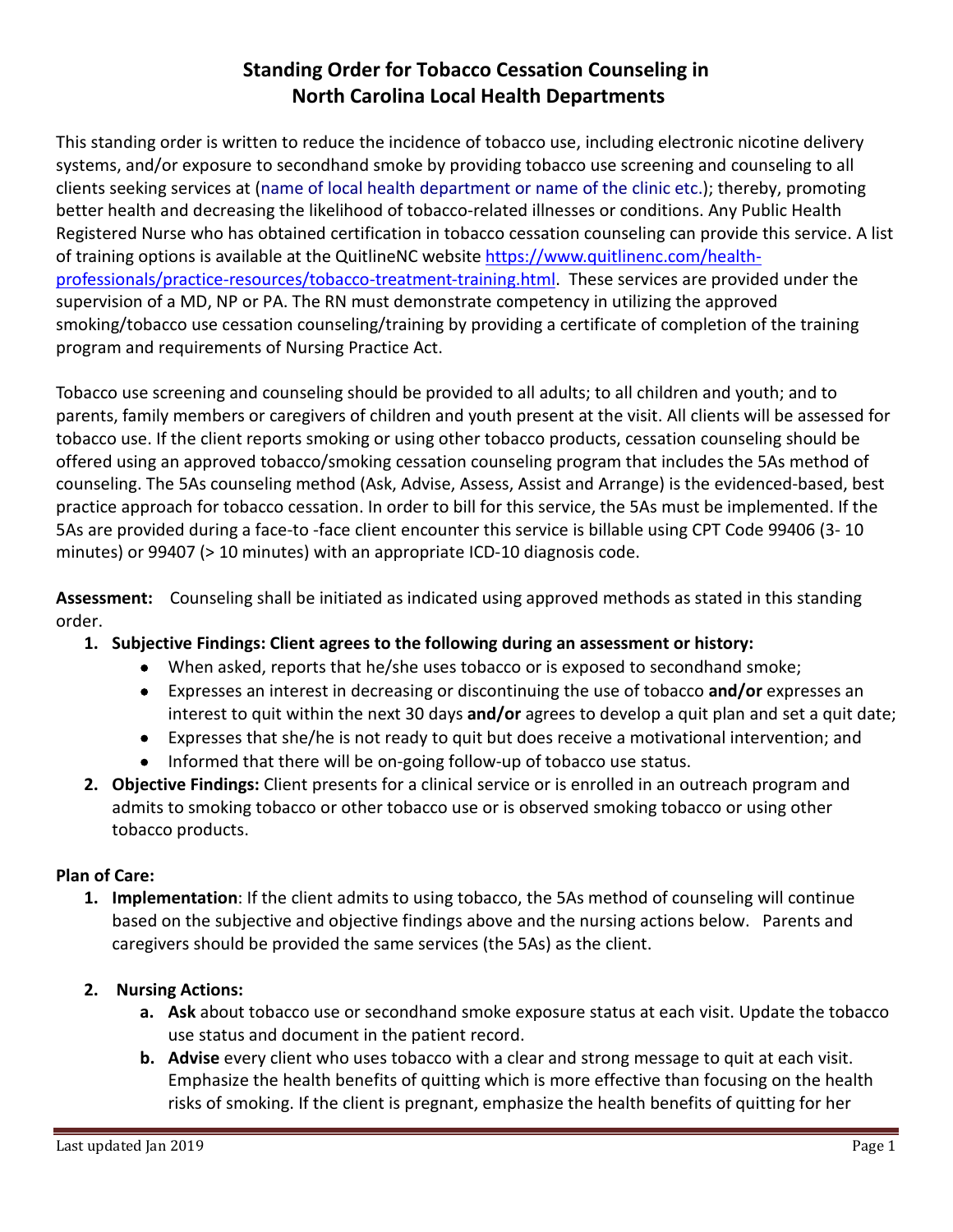# **Standing Order for Tobacco Cessation Counseling in North Carolina Local Health Departments**

health and her baby's health. If the client is not a tobacco user, congratulate and provide brief education regarding the importance of not starting and the hazards of tobacco use. Review the risks of secondhand smoke exposure as appropriate.

- **c. Assess** willingness to quit within the next 30 days. If client responds "yes" move on to **Assist**.
- **d. Assist** the client willing to quit tobacco use by describing QuitlineNC services, offering to refer to QuitlineNC or with developing a quit plan with a quit date. Document all counseling activities in the patient's record including referrals made, any self-help materials or resources provided, and whether a quit plan was created or a quit date set.

**Assist** the client not willing to quit by providing a motivational interviewing technique such as the 5Rs (Relevance, Risk, Rewards, Roadblocks, and Repetition) or the Readiness Ruler. Tools are available at<http://www.quitlinenc.com/> under the **Health Professionals** tab). Document in each client's record all counseling activities including motivational interview technique used (Readiness Ruler, 5Rs, etc.). Document in each client's record the amount of time spent with client on tobacco cessation counseling.

**e. Arrange** timely follow-up with client to check on progress. Follow-up can be provided by appointment, telephone, e-mail, letter, etc. Document all follow-up in the client's record.

### **Tobacco Cessation Referral Resources**

- **QuitlineNC**  There are three ways to enroll:
	- **Fax Referral** [http://www.quitlinenc.com](http://www.quitlinenc.com/)
	- **Call** 1-800.QUIT.NOW (1-800-784-8669); Spanish language portal: 1-855-DEJELO-YA (1- 855-335-3569)
- **Web Enroll** at [http://www.quitlinenc.com](http://www.quitlinenc.com/)
- Additional tobacco cessation resources available at <http://www.tobaccopreventionandcontrol.ncdhhs.gov/about/resources.htm> under the header "**Tobacco Cessation Materials for Healthcare Providers**".

#### **3. Criteria for Calling the Physician:**

Refer to the provider of choice if the client expresses an interest in tobacco cessation pharmacotherapy. Counseling combined with pharmacotherapy has been shown to increase tobacco use quit rates. The standard of care for pharmacotherapy is either combination therapy of nicotine patches plus gum/lozenges or Varenicline. Pharmacotherapy should be considered as a part of a smoking and tobacco use cessation treatment plan for non-pregnant women. There may be potential risks involved with use of pharmacotherapy in pregnant women and women who are breastfeeding.

#### **4. Follow up Requirements:**

- During every follow-up visit, you should ask about tobacco use status and secondhand smoke exposure and document in the client's record.
- Depending on the status of the client's decision to quit tobacco use, the 5As should be repeated. Use the Readiness Ruler to assess client's willingness to change. A Readiness Ruler can be accessed at [http://www.quitlinenc.com/health-professionals/practice](http://www.quitlinenc.com/health-professionals/practice-resources/resources-for-your-practice.html)[resources/resources-for-your-practice.html](http://www.quitlinenc.com/health-professionals/practice-resources/resources-for-your-practice.html).
- If the client has quit since the last visit, congratulate and provide relapse prevention.